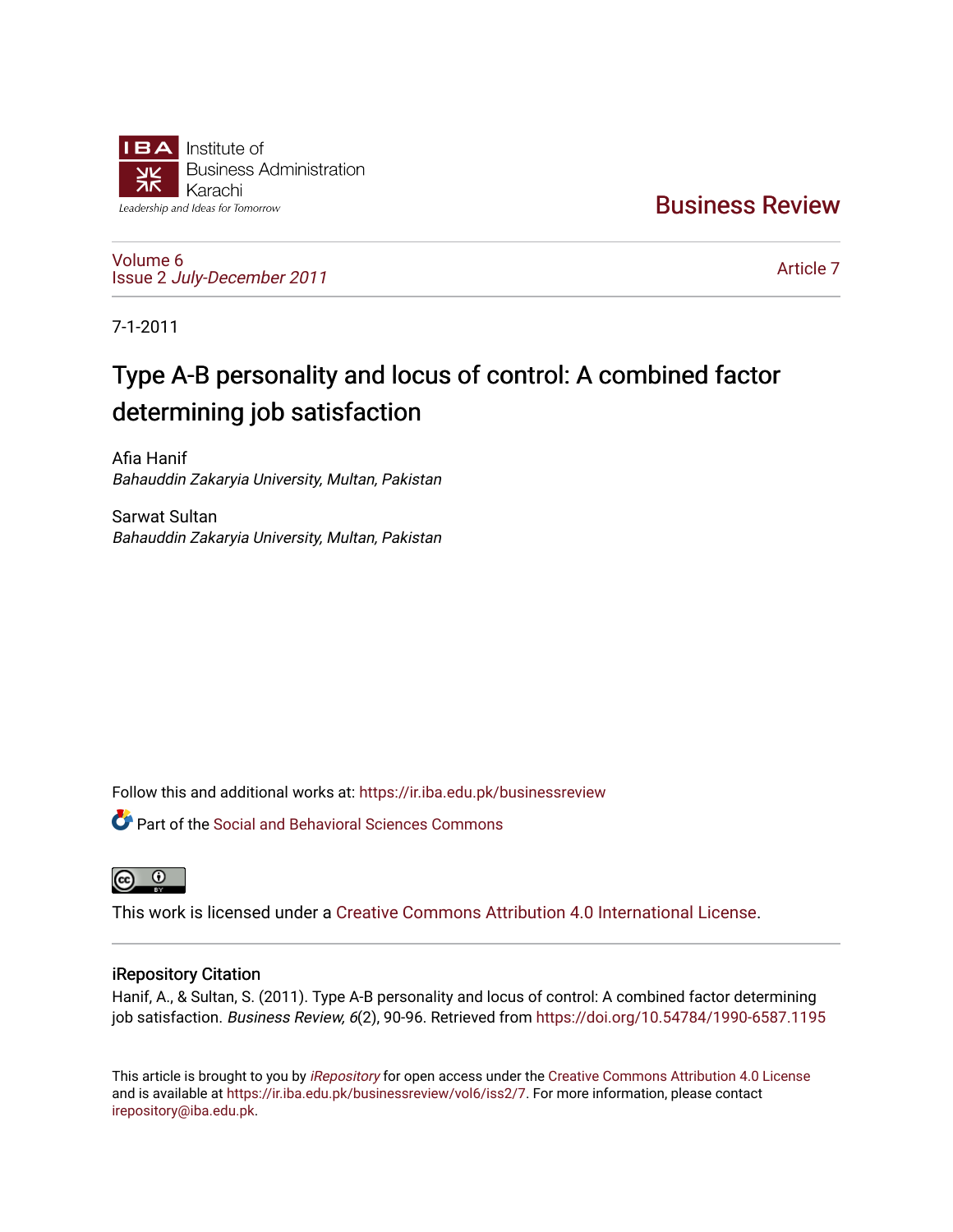Business Review Volume 6 Number 2 July - December 2011

# **DISCUSSION**

# **Type A-b Personality And Locus Of Control: A Combined Factor Determining Job Satisfaction**

Afia Hanif & Sarwat Sultan Bahauddin Zakaryia University Multan, Pakistan

#### **Abstract**

*The presentresearch was designed to explore the relationship of personality types; (a) Type A and B, and (b) locus of control affecting job satisfaction. A sample of 300 lecturers randomly selected from eight departments of Faculty of Arts and Social Sciences at Bahauddin Zakaryia University Multan, Pakistan, completed Anjum Khalique Type A Behavior Pattern Scale (Anjum & Khalique, 1991), Personal Efficacy Scale (Paulhus, 1983) and General Job Satisfaction Questionnaire (Hackman & Oldham, 1976). Results indicated that employees with a combination of personality traits of type B behavior pattern and internal locus of control report more satisfaction with their jobs than employees with type A behavior pattern and external locus of control.*

**Key words;** Type A behavior pattern, Type B behavior pattern, locus of control, job satisfaction.

## **Introduction**

A number of mental processes including needs, beliefs, and intentions are involved in determining a person's form of mental procedures. Mayer (2005) advocated that the way in which psychological functioning is personified in terms of one's observable societal conduct can be conveyed by personality.

Personality attribute in terms of Type A/B behavior pattern is defined as how people react when confront the stressful threats and challenges in daily life activities (Ivancevich & Matteson, 1984). People with Type A personality react to the situation in a very aggressive, achievement oriented, fast paced, assertive and impatient manner (Glazer & Beehr, 2002). While Type B personality responds in a way characterized as free-and-easy, occasional, and leisurely in doing their assigned tasks. Regarding the locus of control of Type As and Bs many researches prove that individuals with type A behavior pattern usually have external locus of control (Spector & O'Connell, 1994).

Social learning theory of personality put forth the idea of locus of control (Rotter, 1966). Locus of control is defined as degree to which a person believe that a performed task will give desired results. The belief of a person that one has a control over ones action leading to the outcome is termed as internal locus of control. Broadly speaking, individuals having internal locus of control have high level of self-trust, goal orientation, and make better use of chances to accomplish their tasks (Bush, 1988). On the other hand, if a person believe that the circumstances are not in favor of his activities for desired outcomes, then (s)he has external locus of control. People having external locus of control believe that their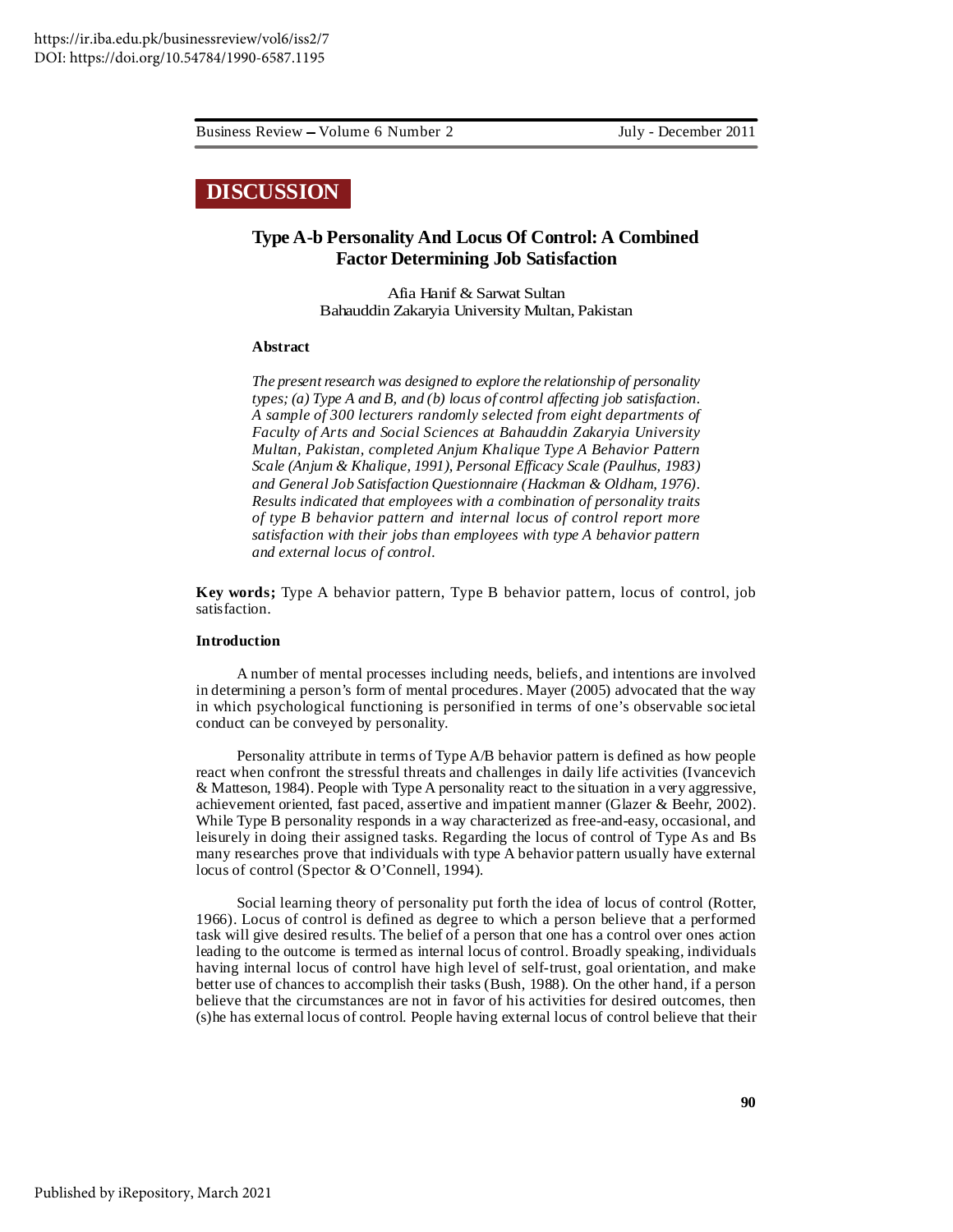#### Business Review Volume 6 Number 2 July - December 2011

work is not reinforced by any internal factor, rather reinforcement comes from the external environment over which they have no control. People with external locus of control consider their behavior as instrumental and their achievements or loss to a work are controlled by events out of their reach. On the other hand people with high internal locus of control will exhibit more confidence regarding the outcomes of their efforts (Rotter, 1990).

A link between locus of control and job satisfaction was addressed by Dailey (1980). He concluded that individuals having external locus of control were more dissatisfied, have low level of participation and motivation within work settings. Job satisfaction refers to the amount of subjective state of well being derived from the performance on a job. The way in which employees comprehend the work setting refers to their job satisfaction. Workers have high level of job satisfaction if they acknowledge their work as easy and are more excited to perform work related tasks (Sarata & Jeppersen, 1997).

It is explored in a research by Kasperson (1982), that internal locus of control is highly associated with job satisfaction. Broadly speaking, people who believe that the consequences of what they do is within their reach have high level of job satisfaction. A study conducted by Knoop (1981) revealed that worker's locus of control is associated with their job satisfaction. Workers who believe that there environment is in their control have better perception of their job. Peterson (1985) explored a positive correlation between external locus of control and organizational dissatisfaction. He further concluded that workers with external locus of control exclude themselves from organizational outcomes that would limit the chances of promotion and recognition in the organization.

Murdrack (1999) proposed that behavior pattern of employees is a determinant of their degree of work satisfaction. It is concluded that employees with type A behavior pattern desire to achieve complex goals, which are always out of their reach, so the result is their job dissatisfaction (Rayburn & Rayburn, 1996). Study conducted by Choo (1986) has similar findings which proposed that employees with type A behavior pattern have higher level organizational dissatisfaction as compared to Type B employees. In his research Alarcon, Eschleman, and Bowling (2009) supported these findings that as a result of diminished work satisfaction rate of turnover is high among Type As as compared to Type Bs.

To strengthen the empirical evidences presented in review literature, the present research focused on to investigate the personality traits and locus of control determining Job satisfaction among lecturers in Pakistan. It was hypothesized that Type A behavior pattern will be positively correlated with external locus of control, and Type B behavior pattern will be positively correlated with internal locus of control. It was further assumed that employees with Type B behavior pattern and having external locus of control will report more satisfaction than employees with Type A behavior pattern and having internal locus of control.

#### **Method**

#### **Participants**

Sample consisted of 300 lecturers (male = 186  $\&$  female = 114) from eight departments of Faculty of Arts and Social Sciences at Bahauddin Zakaryia University Multan, Pakistan. Their age range was 26 to 48 years. They were more or less similar with socio economic status and cultural background. All the participants were selected through simple random sampling.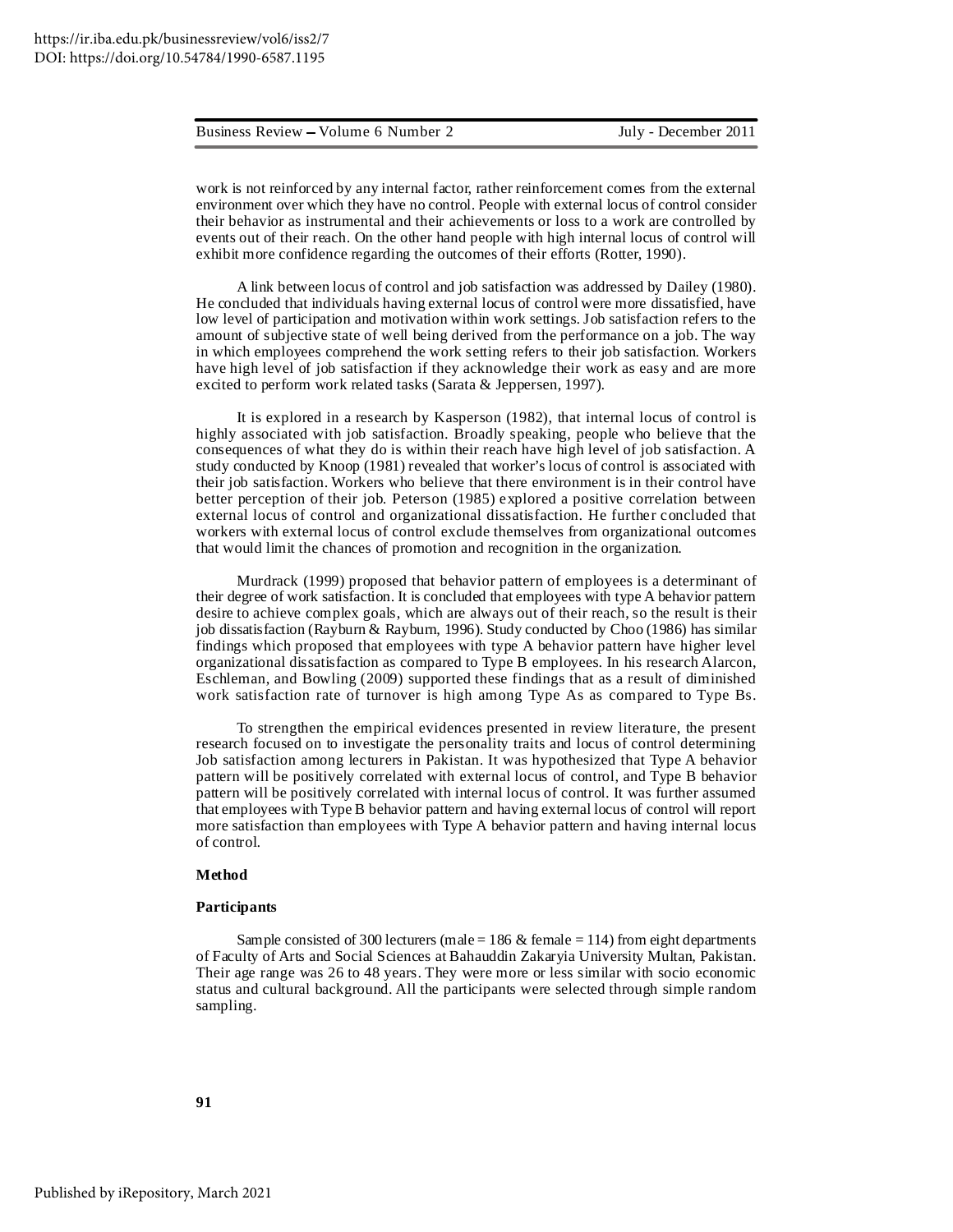Business Review – Volume 6 Number 2 July - December 2011

## **Instruments**

To achieve the objectives of the present study following instruments were after adapting according to cultural background of the participants.

#### **General job satisfaction questionnaire**

General Job Satisfaction Questionnaire originally developed by Hackman and Oldham (1976) is structured as 15 items with 5 point ratings wherein responses ranged from strongly agree to strongly disagree. Two items  $12 \& 15$  are reversed scored. The maximum score is 75 and lowest is 15. The score above 39 indicates high job satisfaction and below indicates low job satisfaction. Overall internal reliability of adapted scale is 0.77.

#### **Anjum khalique type a behavior pattern scale**

Anjum Khalique Type A Behavior Pattern Scale developed by Anjum and Khalique (1991) consist of 12 items, and each item constitutes two statements one dealing with Type A behavior pattern whereas other with the type B behavior pattern. Statement for type A is given a score of 1 while the statement for type B is given a score of 0; hence the scores ranging from 0-12. Scores falling between 9-12 on this scale represent type A personality and scores falling between 0-4 indicates type B personality. Overall internal reliability of adapted scale is 0.62.

#### **Personal efficacy scale**

Personal Efficacy Scale (Paulhus, 1983) has 10 items being scored at 7-point Likert scale with responses ranging from disagree strongly to agree strongly. Scores ranged from 10 to 70 with five reversed scored items. Higher scores represents internal locus of control whereas lower scores represents external locus of control. Overall internal reliability of the adapted scale is .76.

## **Procedure**

For the present study 300 lecturers were randomly selected from the list of regular lecturers of the eight departments of the faculty of Arts and Social Sciences. A booklet comprising the three scales i.e. General Job Satisfaction Questionnaire, Personal Efficacy Scale & Anjum Khalique Type A Behavior Pattern Scale along with information letter and consent form was given to participants. They were asked to fill out them with accuracy and were assured of the confidentiality of the information sought from them. Results were analyzed through SPSS (Statistical Package for Social Sciences).

#### **Results**

Mean, SD and independent sample t- test were computed in order to test the hypothesis in the present study.

# **Table 1**

Correlation Matrix among Scales of Type A-B Behavior Pattern and Locus of Control (N=130,170)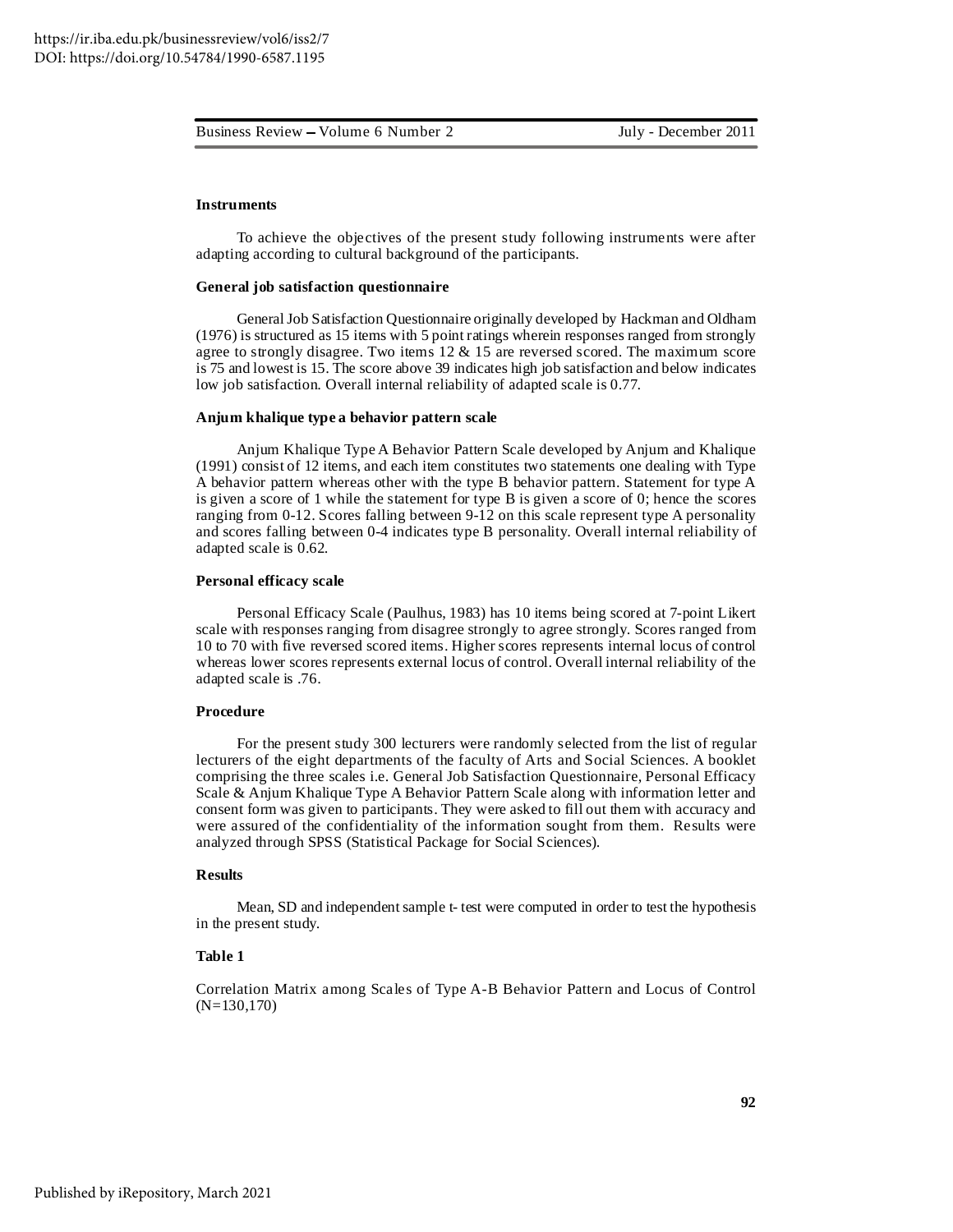| Business Review – Volume 6 Number 2 |                                                     | July - December 2011 |  |  |
|-------------------------------------|-----------------------------------------------------|----------------------|--|--|
|                                     |                                                     |                      |  |  |
|                                     |                                                     |                      |  |  |
|                                     | External Locus of Control Internal Locus of Control |                      |  |  |
| Type A Behavior Pattern             | $.62**$                                             | $-.019$              |  |  |

Table 1 show that Type A personality type is positively correlated with external locus of control while negatively correlated with internal locus of control. Whereas Type B personality type is positively correlated with internal locus of control and negatively correlated with external locus of control.

Type B Behavior Pattern -.044 .749\*\*

#### **Table 2**

Means, Standard Deviations and t-value for the Scores on Job Satisfaction Questionnaire (N=300)

| Lecturers                                   |     | M     | <b>SD</b> |          | р        |
|---------------------------------------------|-----|-------|-----------|----------|----------|
| Type As having External<br>Locus of Control | 130 | 33.85 | 3.02      | $-24.55$ | $000***$ |
| Type Bs having Internal<br>Locus of Control | 170 | 45.32 | 4.63      |          |          |

df,  $= 298$ ,  $p < 0.001$ \*\*\*

Results depicted in Table 2 show the significant difference in levels of job satisfaction of employees having different behavior patterns and locus of control. Findings suggest that lecturers with type B behavior pattern having internal locus of control are more satisfied as compared to lecturers having type A and external locus of control.

## **Discussion**

This research investigated the combined effect of personality traits and locus of control on job satisfaction of lecturers in Pakistan. The data was analyzed on the basis of the assumption that there would be difference in level of job satisfaction of lecturers with different behavior pattern paired with locus of control. Firstly association of personality type and locus of control was answered out by computing correlation. Results (Table 1) indicated that type Abehavior pattern is found to be combined with external locus of control, and type B is coupled with internal locus of control. It implies that employees who have been identified as type As also found to be externally oriented, and those who were with type Bs patterns have internal locus of control.

Different approaches to type A-B personality suggest that type As are competitive, achievement oriented, impatient and restless. They usually said to be confident apparently but are self doubting inside. On the other hand, Type Bs are less competitive, less hostile and more confident about outcomes of their work. Type As have external locus of control because they perceive that their life is controlled by the factors out of their control, while due to their perceived control Type Bs have internal locus of control. This perception of outcomes results into job satisfaction of internals having type B behavior pattern while job dissatisfaction of externals having type A behavior pattern.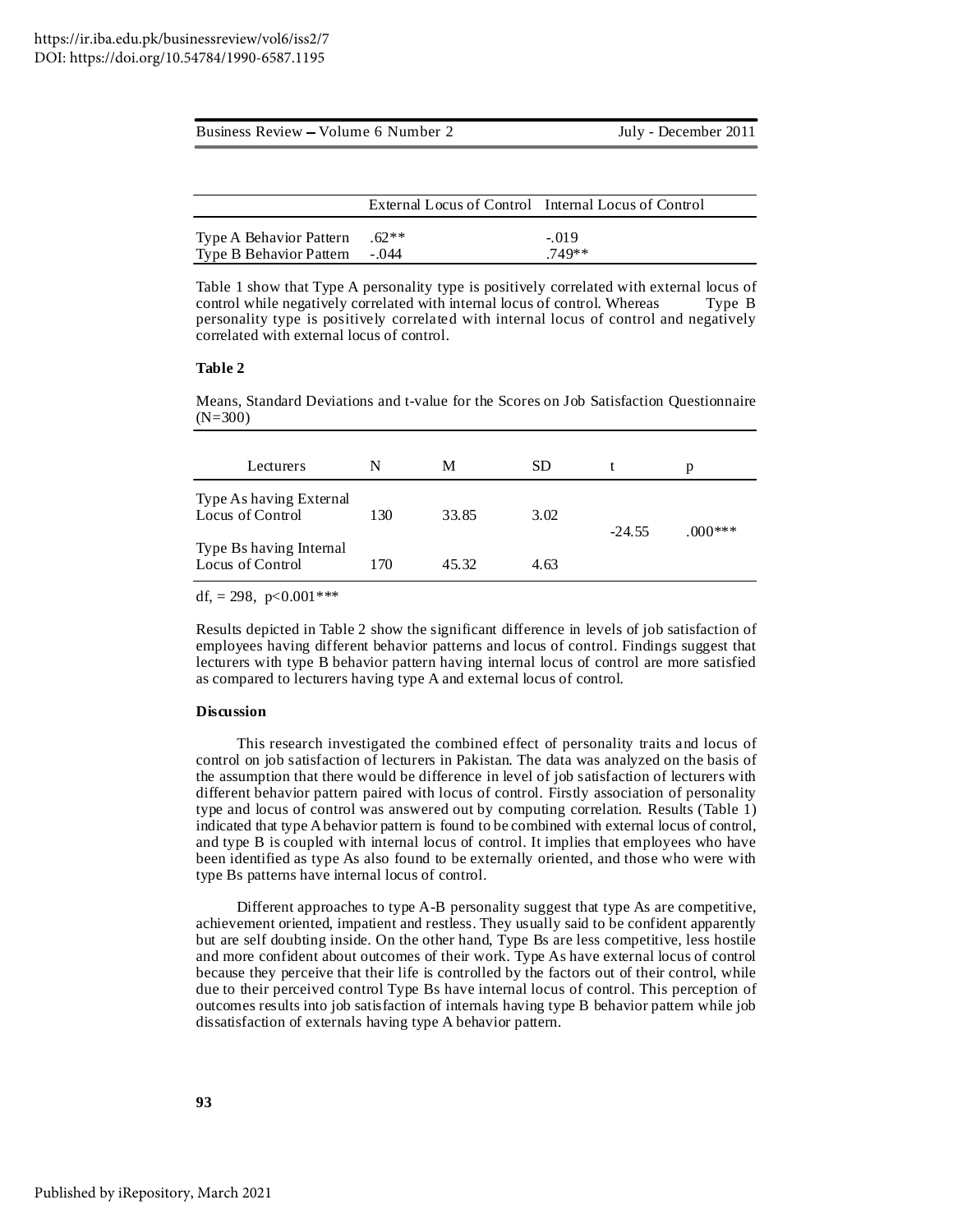The hypothesis of the study stated as the lecturers with Type B behavior pattern and having internal locus of control will report more satisfaction than lecturers with Type As, and having external locus of control has been supported in this study. The results show that employees with Type A behavior pattern and having external locus of control are dissatisfied with their jobs while employees with Type B behavior pattern and internal locus of control are more satisfied with their jobs.

These findings are consistent with the findings of Kirkcaldy, Shephard, and Furnham (2002) which concluded that type Apersonality and an external locus of control are associated with greater perceived levels of stress and lower job satisfaction than that of employees with a type B personality and an Internal locus of control. There is a strong evidence to support a significant effect of behavior pattern combined with locus of control on work satisfaction outcomes (job satisfaction). Those with an external locus showed significantly lower level of job satisfaction, especially when this characteristic was combined with a Type A personality. It appears that negative health consequences may outweigh the superficial attractiveness of the type A personality in an employment situation, particularly when this trait is coupled with a more external locus of control

Another study reported by Spector and O'Connell (1994) also provides the support for the present research findings. They assessed personality variables to make prediction about job pressures and job stretches. They found that combination of type A personality, external locus of control, and negative affectivity, negatively influences their job satisfaction among graduating college students when they joined organizations as employees. Code and Langan-Fox (2001) also added that personality traits in terms of Type A/B can best utilized to Predict occupational health, well-being, satisfaction and performance in any work setting of employees.

#### **Conclusion**

Based on our findings, we make the following suggestions for the organizations to take out more productivity from their employees. Employees' personalities are significant in this regard. Personality traits should be considered first forth particularly when employees are complaining about their working situations and job strategies. Since many studies have debated upon personality attributes such as Type A/B behavior patterns (Bennett, 1997) and locus of control (Bodey & Grace, 2007) to identify the factors contributing towards job satisfaction, it was not distinctly built idea that which combination of personality attributes would be helpful to understand the employees' satisfaction with their jobs. Present research is an addition towards the answer to this question for example, Type B and internally oriented employees seem to be involved in healthy activities at their work place which ultimately result in gratification and satisfaction and high productivity.

#### **Limitations & suggestions**

Although the present study utilized the randomly selected sample to collect data, sample size is not large enough to represent whole population of employees of other industries. Some uncontrolled and unstudied variables such as gender, age, and other personality characteristics might confound the findings of study. Therefore it is suggested that this study should be replicated with a larger sample in other organizations to confirm the findings are consistent. In addition, in this study only two personality attributes Type A/B personality and locus of control are explored in terms of job satisfaction, thus the future researches can be planned with more generalized personality attributes, such as self-esteem,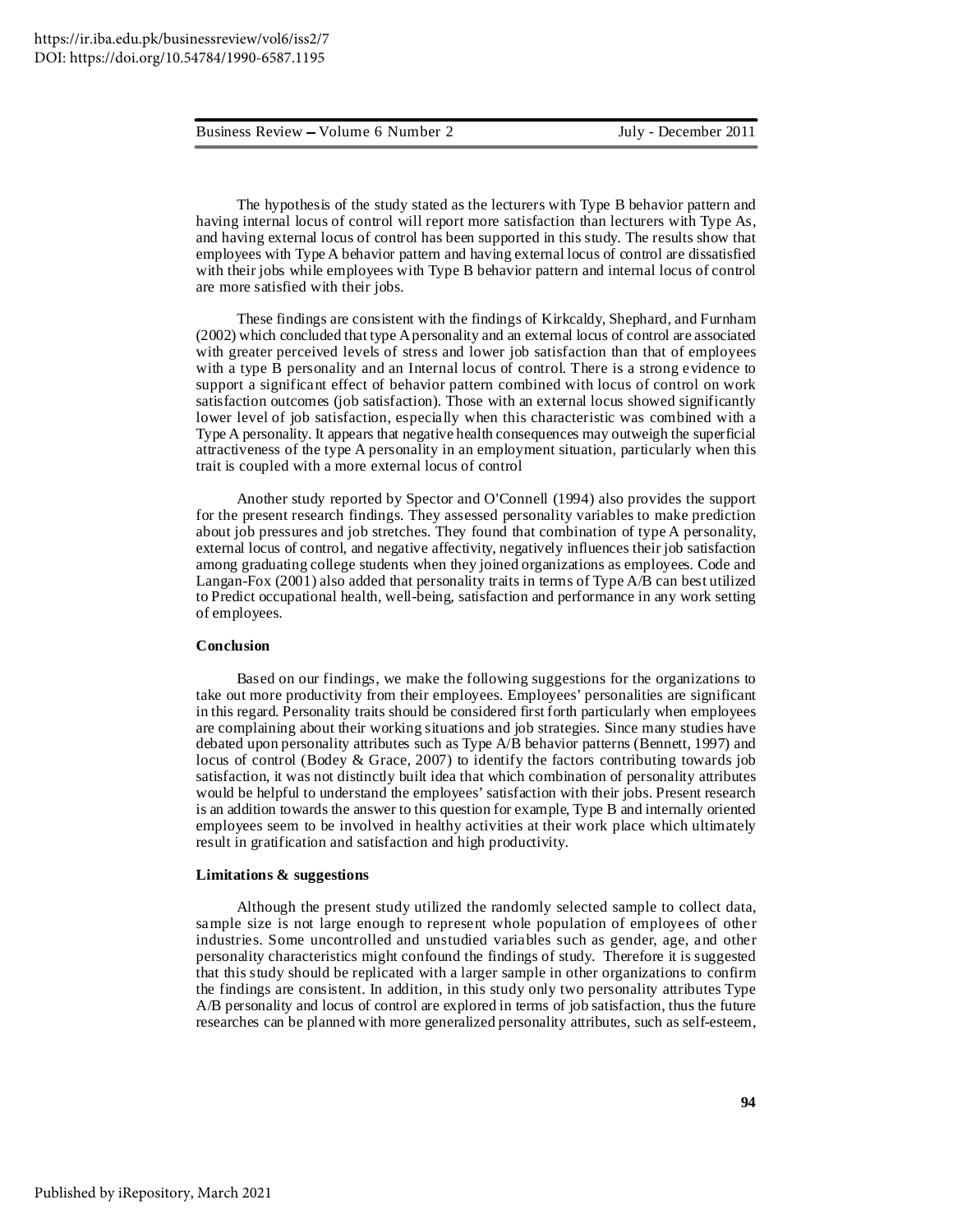| Business Review – Volume 6 Number 2 | July - December 2011 |
|-------------------------------------|----------------------|
|                                     |                      |

self-confidence, self-determination, self-asserting, emotional intelligence, and aggressiveness that could be considered more significant in understanding job satisfaction.

# **References**

Alarcon G., K. J. Eschleman., and N.A. Bowling. (2009). Relationships between Personality Variables and Burnout: A Meta-Analysis, *Work and Stress*, *23,* 244-263.

Anjum, T., and Khalique, N. (1991). Anjum Khalique Type A Behavior Pattern Scale. *Journal of Behavioral Science, 2,* 21-32

Bennett, R. (1997). Anger, catharsis, and purchasing behavior following aggressive customer complaints. *Journal of Consumer Marketing, 14(2),* 156-172.

Bodey, K., and Grace, D. (2007). Contrasting "complainers" with "non-complainers" on attitude toward complaining, propensity to complain, and key personality characteristics: A nomological look. *Psychology and Marketing, 24(7),* 579-594.

Bush, J. (1988). Job satisfaction, powerlessness, and locus of control. *Western Journal of Nursing Research, 10(6),* 718-73 1.

Choo, F. (1986). Job Stress, Job Performance, and Auditor Personality Characteristics, Auditing. *A Journal of Practice and Theory*, *5*, 17-34.

Code, S., and Langan-Fox, J. (2001). Motivation, cognitions and traits: Predicting occupational health, well-being and performance. *Stress and Health 17*(3), 159-174.

Dailey, *R.* (1980). Relationship between locus of control, task characteristics, and work attitudes. *Psychological Reports, 47*, 855-861

Glazer, S., and Beehr, T. A. (2002). Similarities and differences in human values between nurses in four countries. *International Journal of Cross-Cultural Management, 2,* 185–202.

Hackman, J.R., and Oldham, G.R. (1976). Motivation through the design of work: test of a theory. *Organization Behavior and Human Performance,* 16( 2), 250-279.

Ivancevich, J. M., and Matteson, M. T. (1984). A Type A–B person–work environment interaction model for examining occupational stress and consequences. *Human Relations*, *37*, 491–513.

Kasperson, C. (1982). Locus of control and job dissatisfaction. *Psychological Reports, 50,* 823-826.

Kirkcaldy, B. D., Shephard, R. J., and Furnham, A. F. (2002). The influence of Type A behavior and locus of control upon job satisfaction and occupational health. *Personality and Individual Differences*, *33*, 1361–1371.

Knoop, R. (1981). Locus of control as a moderator between job characteristics and job attitudes. *Psychological Reports, 48*, 519-525.

Mayer, J. D. (2005). A classification of DSM-IV-TR mental disorders according to their relation to the personality system, in J. C. Thomas and D. L. Segal (Eds.), *Comprehensive*